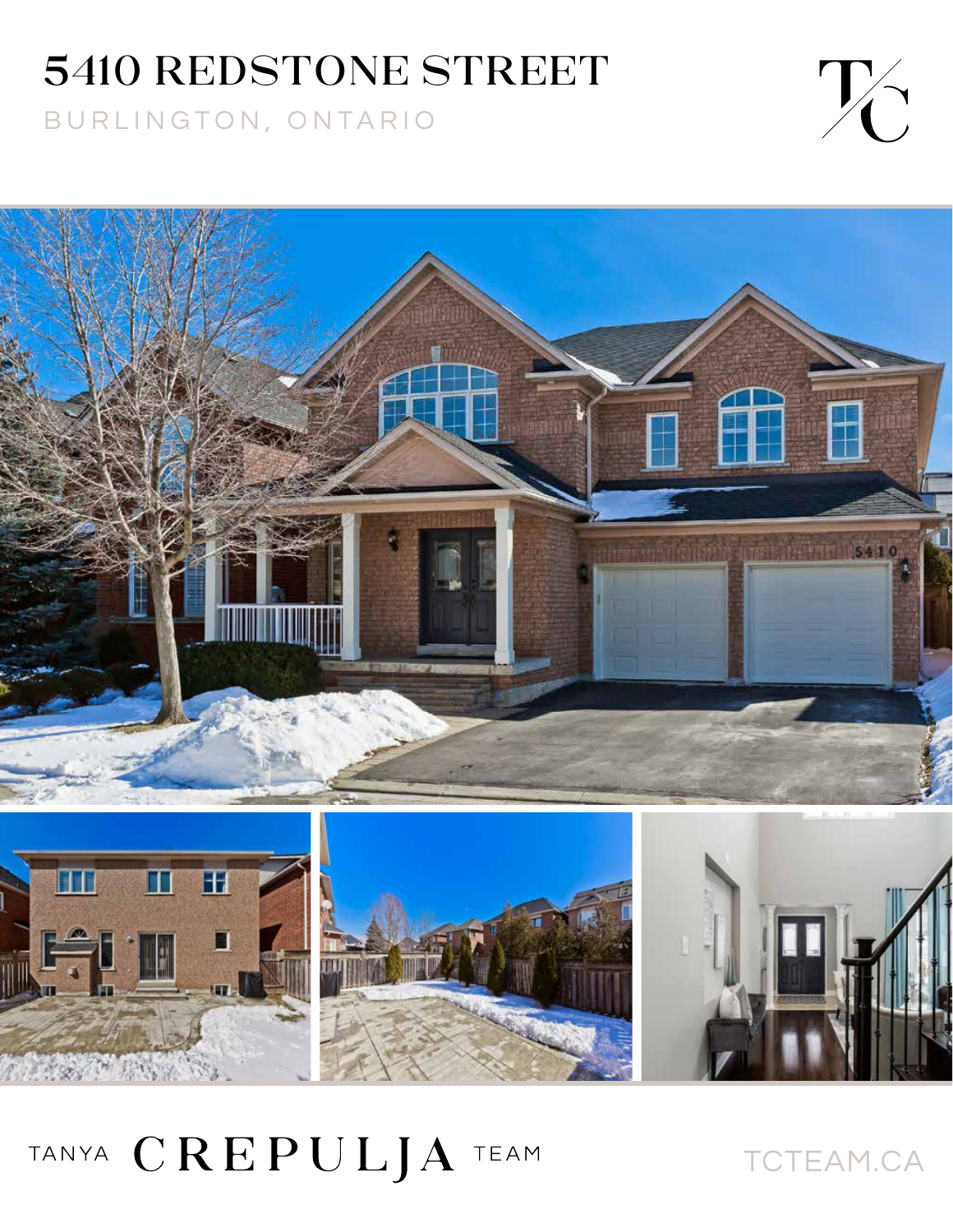**Absolutely gorgeous! Elegant and immaculate executive detached home in The Orchard – one of Burlington's most desirable communities to live. Fully finished with numerous quality updates, this sophisticated home has everything you're looking for. Welcome to 5410 Redstone St.**











## 5410 REDSTONE STREET | BURLINGTON, ONTARIO

- FEATURES: • 4 + 1 bedrooms, 4 bath home with approximately 4100 sq ft total living (2817 sq ft above grade per MPAC) • 43 x 92 foot fully fenced lot with a spacious backyard, cedar trees and large stamped concrete patio (2017) • All brick exterior with refreshed double door painted in • Spectacular renovated en-suite bath with spa-like details: freestanding soaker tub, frameless glass shower, porcelain tile, custom dual sink vanity with quartz countertop, decorative mirrors and lighting • Large main bath on 2nd floor with updated cabinetry, stone countertop, new mirror and lighting
- 
- designer tone and new front door glass insert (2022)
- Impressive two storey formal living room with an abundance of natural light from its large windows and almost 18ft ceiling height • Professionally finished basement (2021) with hand-scraped laminate flooring, pot-lights, smooth ceilings, massive open concept recreation room, 5th bedroom, office/multi-purpose room, gorgeous 3 piece bath with walk-in shower, and ample
- Updated espresso-toned teak hardwood flooring throughout the main and second floor (2014) • Elegant remodelled hardwood staircase with luxurious wrought iron balusters and contemporary square solid wood banisters (2014) • Formal dining room with a large window and linear chandelier storage including a walk-in storage room • Other notable features: all brand new light fixtures throughout (2022) entire home freshly painted in Benjamin Moore designer tones (2021), new stainless steel stove & microwave (2022), updated furnace and AC (2018), owned hot water tank, roof with GAF lifetime shingles & limited warranty
- 
- features ample size for entertaining
- Beautifully renovated kitchen with refreshed white cabinetry (2021) new hardware, new White Jade quartz countertop with breakfast bar, new subway tile backsplash with marble-style veining, new undermount sink and faucet (all 2022), stainless steel appliances with new stove and microwave (2022) (2015). Purchase includes: stainless steel LG French door fridge, Samsung stove, LG microwave, Vetar hood-vent, GE dishwasher, Samsung front loading washer & dryer, all electrical light fixtures, all window coverings, garage door opener & remote.
- Breakfast area overlooks the kitchen and family room with walk-out to the backyard and ample space for casual dining
- Spacious family room features wall sconce decorative lighting, hardwood floors and a gas fireplace
- Main floor den open to the family room makes a wonderful casual home office space
- Powder room updated with marble floating vanity, Kohler faucet, decorative mirror and lighting
- 2nd floor features 4 very spacious and bright bedrooms with hardwood floors, large windows and closets
- Primary bedroom comfortably fits King sized furniture & features a walk-in closet + fabulous 5 piece en-suite bath